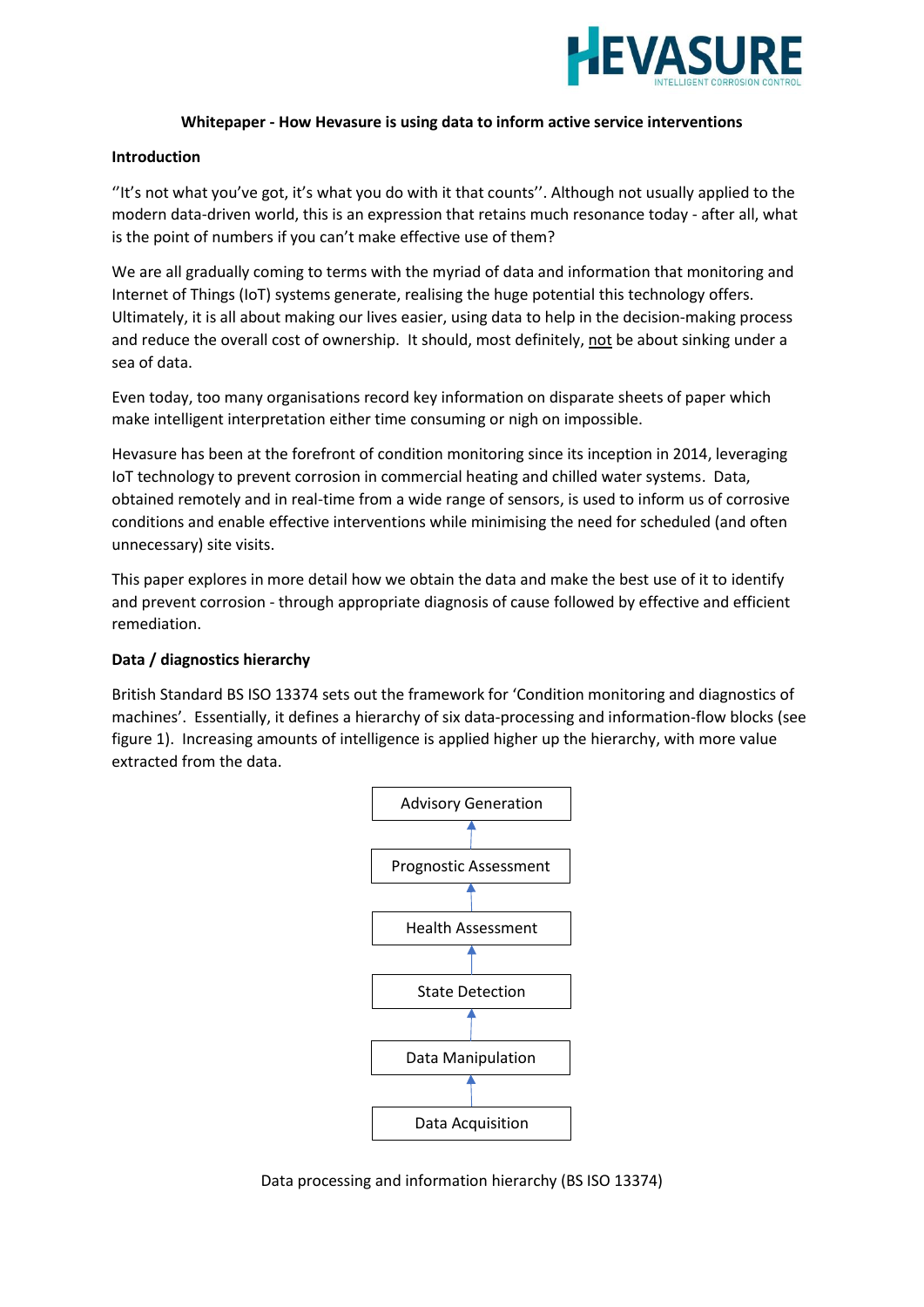

So where does Hevasure sit in this hierarchy and how does our monitoring technology aid our clients? Taking each block in turn:

- ✓ **Data Acquisition**: We measure a large range of parameters using a bank of high-quality sensors. These are then captured in a state-of-the-art data acquisition system
- ✓ **Data Manipulation**: We perform signal analysis (either locally or in the cloud) to compute meaningful measurements expressed in appropriate engineering units
- ✓ **State Detection**: Our intimate knowledge of water treatment, corrosion and HVAC systems enables us to know what constitutes healthy conditions and set alarms for any single parameter when critical levels are exceeded
- ✓ **Health Assessment:** By aggregating all sensor readings we can diagnose faults before corrosion causes significant damage. Thanks to our interactive dashboard, users can also flag when critical events take place. Everything is date/time stamped to assist root-cause analysis.
- ✓ **Prognostic Assessment**: We use algorithms based on experimental data to determine corrosion rates and accumulative metal loss. We can apply this knowledge to determining the remaining lifetime of steel pipes. We also monitor changes in dosing levels and so can predict when chemical top-up is needed to maintain effective corrosion control.
- ✓ **Advisory Generation**: Using Hevasure's 'intelligent messaging' built into our BACnet product we can aggregate the information with other data within a BMS to recommend appropriate actions. In the longer-term we will look to connect with maintenance scheduling software to automatically create maintenance requests when necessary.

This theoretical framework is best understood by looking at specific case studies where Hevasure technology has brought meaningful insight, led to informed interventions, and prevented serious damage.

# **Case 1. Health assessment of the Low Temperature Hot Water (LTHW) system - Herts & Essex Hospital**

The LTHW system at Herts & Essex Hospital, Bishop's Stortford, was suffering from excessive corrosion of steel and brass components, as evidenced from the Hevasure patented crevice corrosion sensor and water analysis.

Dissolved oxygen (DO) levels were significantly higher than recommended for a closed system and analysis showed that this was mainly due to the intake of fresh aerated water.

The Hevasure monitoring system also detected several incidents of large quantities of make-up water being drawn into the system during the monitoring period. This was deemed to be the root cause of aeration and corrosion.

Relative pressure remained above 1 bar for virtually the whole of the monitoring period and therefore gaseous air intake could be ruled-out as a cause of the oxygenation.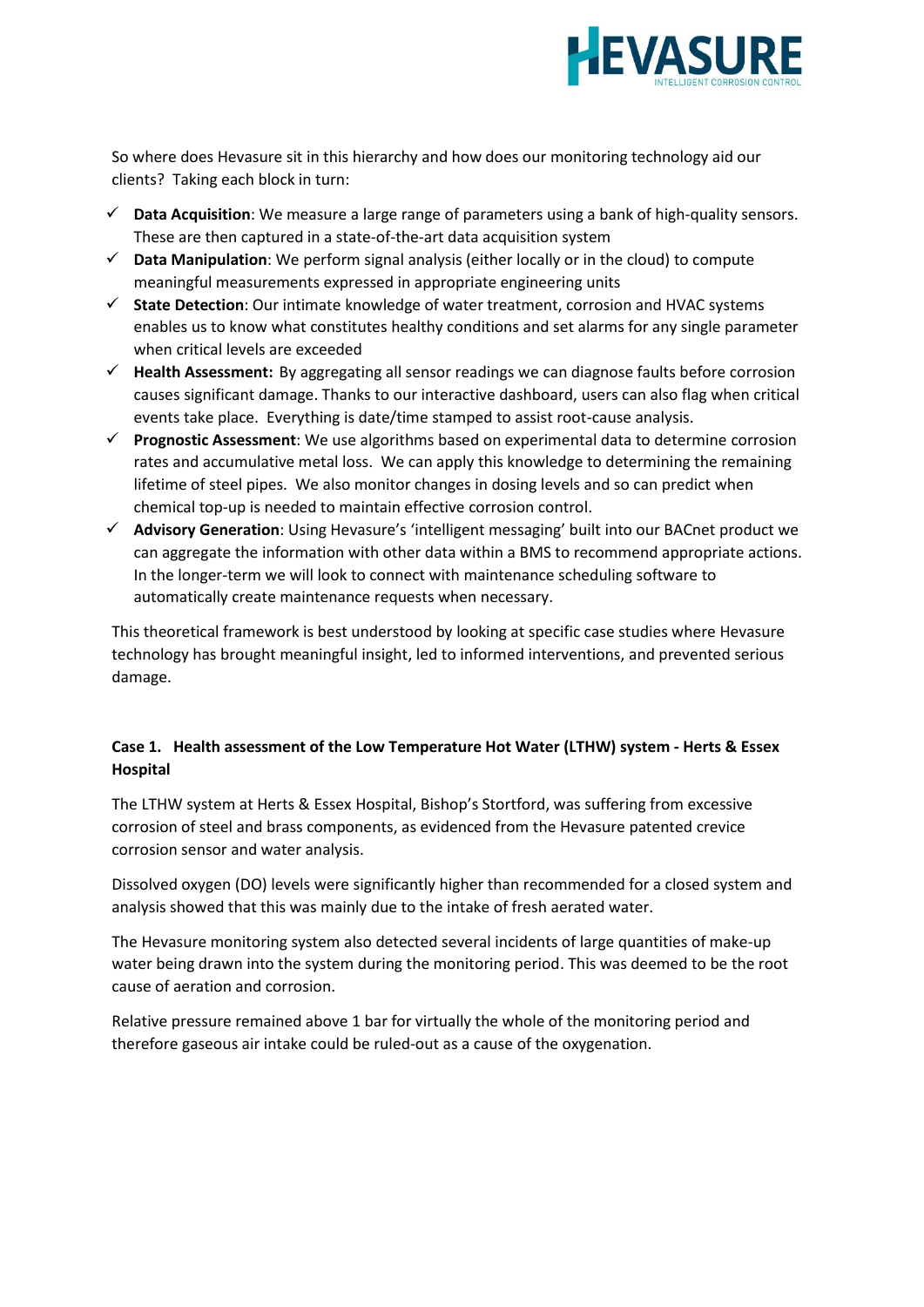



DO levels were higher than ideal for much of the monitoring period and increased dramatically on days 11, 18 and 28 when large quantities of fresh water were detected entering via the make-up line into the pressurisation unit.

# **Case 2. Aggregating Hevasure data with BMS for overall Health Assessment**

In 2019, Hevasure was commissioned to monitor the prevailing conditions of a chilled water system in a large, prestigious office block in the city of London. It soon became apparent that, not only were DO levels unacceptably high (alarms constantly being raised), but that spikes in readings occurred at the same time every morning.

Analysis of the BMS records showed that a valve in the Chilled Water (CHW) system opened at the same time as the rise in DO. This led to informed intervention, nipping in the bud what could have been a serious problem.

**Note:** Since this event took place, Hevasure has developed a BACnet solution to the Aquila water monitoring system, enabling data to be collected by a BMS and aggregated with data from other BACnet enabled devices.



Spikes in dissolved oxygen were found to occur at 3:00 am every morning and could be attributed to the opening of a specific valve. Changing the flow of water through the system resolved the oxygenation issue.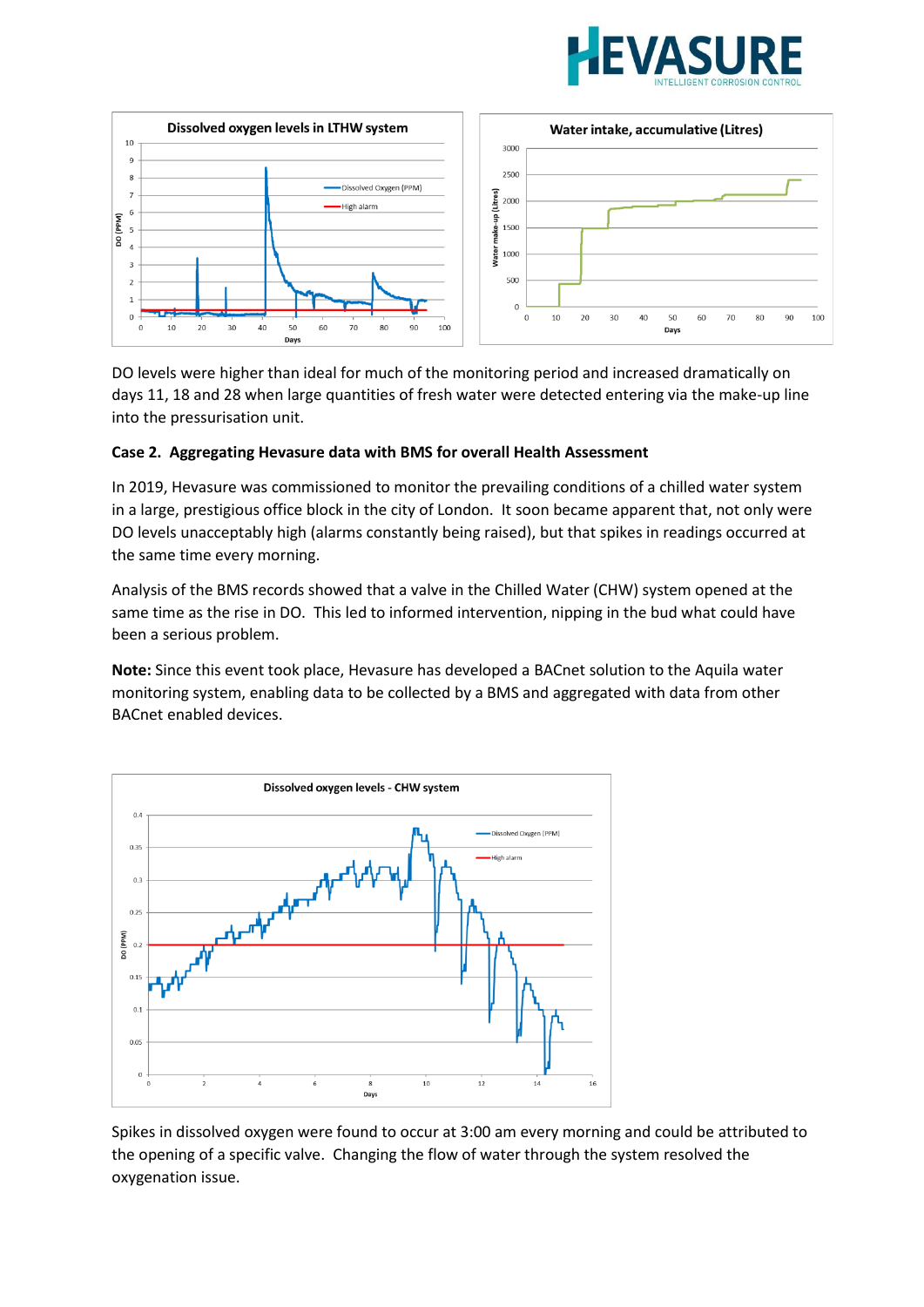

## **The future is now – Prognostic Assessment and Advisory Generation**.

In order to determine the overall effect of unhealthy and sometimes transient conditions, it is necessary to calculate the cumulative values of certain specific parameters over a given time period. For instance, dissolved oxygen is not a problem to a closed heating or chilled water system if it is above acceptable levels for only a few hours. Equally, high corrosion rates for a short period will only do limited damage, but not if it lasts over several days. For this reason, Hevasure has enhanced the dashboard on which data is displayed, to show cumulative values on a system being monitored. The cumulative corrosion assessments allow users to determine the extent of corrosion which, when combined with the corrosion history of the system, enables effective maintenance scheduling to resolve issues with minimum disruption to building occupants.

Alarms are then set, not if transient values exceed critical levels, but if the cumulative value exceeds critical levels.

We can assess the cumulative DO levels (expressed in ppm hours) or the cumulative corrosion rates (expressed in mm). This latter function is extremely useful as it enables us to determine total metal loss and estimate the remaining lifetime of steel pipework (**prognostic assessment**)



Hevasure dashboard showing cumulative values (as used in prognostic assessment)

The ultimate goal of any monitoring system is to be able to automatically generate service interventions with minimum human oversight. Hevasure has invested considerable time and effort into achieving this objective and the latest version of the product (Aquila-s) now has a BACnet interface allowing data to flow between the Hevasure unit and the BMS.

In addition, intelligent messages are automatically generated depending on the alarm state of a multitude of sensors. This not only helps diagnose the root cause of any issue but can automatically determine the appropriate service intervention. For example, a fault identified with the pressurization unit would signify a problem with air ingress leading to corrosion. Or the detection of water loss could lead to fixing a leak and topping up the system with inhibitor.